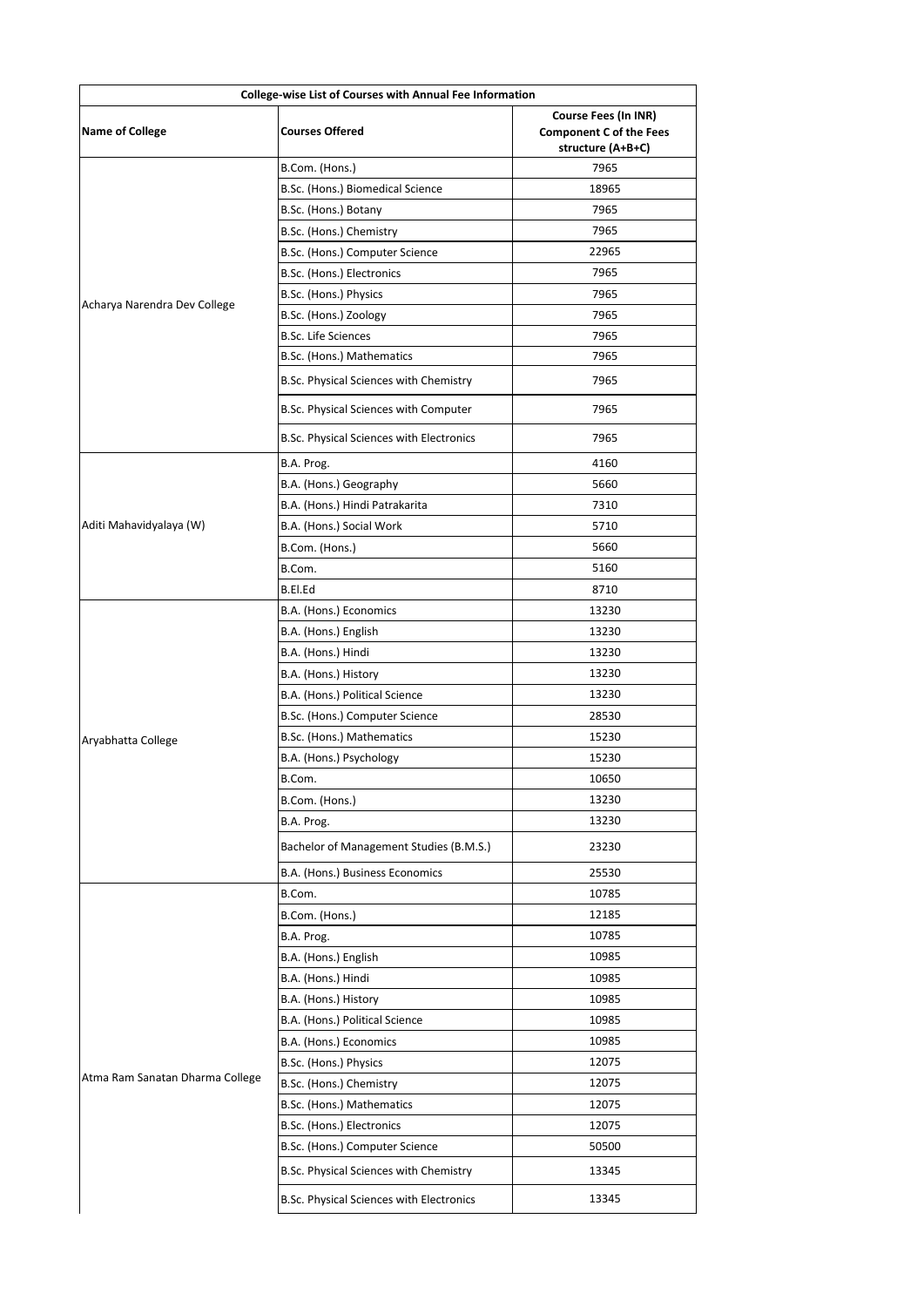|                                      | B.Sc. Physical Sciences with Computer                        | 13345 |
|--------------------------------------|--------------------------------------------------------------|-------|
|                                      | B.Sc. Applied Physical Sciences with Industrial              | 13345 |
|                                      | Chemistry<br>B.A. Prog.                                      | 10465 |
|                                      | B.A. (Hons.) English                                         | 10465 |
|                                      | B.A. (Hons.) Hindi                                           | 10465 |
|                                      | B.A. (Hons.) Sanskrit                                        | 10465 |
|                                      | B.A. (Hons.) History                                         | 10465 |
|                                      | B.A. (Hons.) Political Science                               | 10465 |
| Bharati College (W)                  | B.Com. (Hons.)                                               | 10465 |
|                                      | B.Com.                                                       | 10465 |
|                                      | B.A. (Hons.) Journalism                                      | 10465 |
|                                      | B.Sc. (Hons.) Mathematics                                    | 10465 |
|                                      | B.A. (Hons.) Psychology                                      | 11965 |
|                                      | B.A. (Hons.) Sociology                                       | 10465 |
|                                      | B.Sc. (Hons.) Biomedical Science                             | 23020 |
|                                      | B.Sc. (Hons.) Botany                                         | 13020 |
|                                      | B.Sc. (Hons.) Chemistry                                      | 13020 |
|                                      | B.Sc. (Hons.) Computer Science                               | 28020 |
|                                      | B.Sc. (Hons.) Electronics                                    | 13020 |
| Bhaskaracharya College of Applied    | B.Sc. (Hons.) Food Technology                                | 13020 |
| <b>Sciences</b>                      | B.Sc. (Hons.) Instrumentation                                | 13020 |
|                                      | B.Sc. (Hons.) Microbiology                                   | 13020 |
|                                      | B.Sc. (Hons.) Physics                                        | 13020 |
|                                      | B.Sc. (Hons.) Polymer Science                                | 23020 |
|                                      | B.Sc. (Hons.) Zoology                                        | 13020 |
|                                      | B.A. Prog.                                                   | 10715 |
|                                      | B.A. (Hons.) Applied Psychology                              | 12895 |
|                                      | B.A. (Hons.) Geography                                       | 11245 |
|                                      | B.A. (Hons.) Hindi Patrakarita                               | 12765 |
|                                      | B.A. (Hons.) History                                         | 10365 |
| Dr. Bhim Rao Ambedkar College        | B.A. (Hons.) Social Work                                     | 13075 |
|                                      | B.Com.                                                       | 10815 |
|                                      | B.Com. (Hons.)                                               | 11915 |
|                                      | B.A. (Hons.) Economics                                       | 10265 |
|                                      | B.A. (Hons.) Hindi                                           | 10265 |
|                                      | B.A. (Hons.) Business Economics                              | 24575 |
|                                      | B.Com. (Hons.)                                               | 10150 |
|                                      | B.A. (Hons.) Economics                                       | 10150 |
|                                      | B.A. (Hons.) History                                         | 10150 |
|                                      | B.Sc. (Hons.) Computer Science                               | 34250 |
|                                      | B.A. (Hons.) Hindi                                           | 10150 |
|                                      | B.A. (Hons.) English                                         | 10150 |
|                                      | B.A. (Hons.) Business Economics                              | 25000 |
|                                      | Bachelor of Management Studies (B.M.S.)                      | 10150 |
| <b>College of Vocational Studies</b> | B.A. (Voc.) Office Management & Secretarial<br>Practice      | 10150 |
|                                      | B.A. (Voc.) Marketing Management & Retail<br><b>Business</b> | 10150 |
|                                      | B.A. (Voc.) Human Resource Management                        | 10150 |
|                                      | B.A. (Voc.) Small & Medium Enterprises                       | 10150 |
|                                      | B.A. (Voc.) Management & Marketing of<br>Insurance           | 10150 |
|                                      | B.A. (Voc.) Material Management                              | 10150 |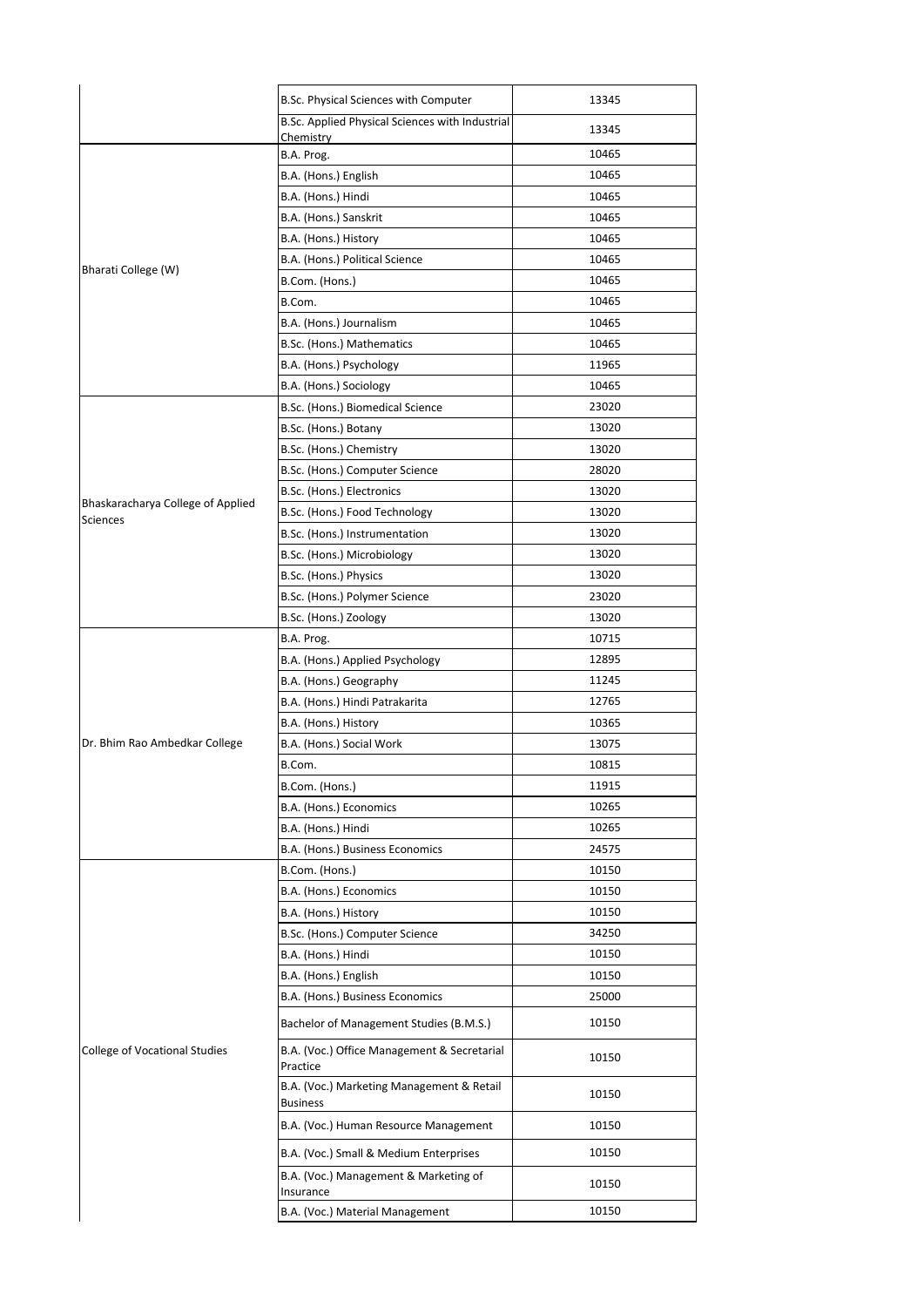|                                    | B.A. (Voc.) Tourism Management                          | 10150 |
|------------------------------------|---------------------------------------------------------|-------|
|                                    | B.A. (Hons.) Economics                                  | 15890 |
|                                    | B.A. (Hons.) English                                    | 15890 |
|                                    | B.A. (Hons.) Hindi                                      | 15890 |
|                                    | B.A. (Hons.) History                                    | 15890 |
|                                    | B.A. (Hons.) Philosophy                                 | 15890 |
|                                    | B.A. (Hons.) Political Science                          | 15890 |
|                                    | B.A. (Hons.) Psychology                                 | 17490 |
|                                    | B.A. (Hons.) Sanskrit                                   | 15890 |
|                                    | B.A. (Hons.) Music                                      | 15120 |
| Daulat Ram College (W)             | B.Sc. (Hons.) Biochemistry                              | 19480 |
|                                    | B.Sc. (Hons.) Botany                                    | 19540 |
|                                    | B.Sc. (Hons.) Chemistry                                 | 19480 |
|                                    | B.Sc. (Hons.) Physics                                   | 19540 |
|                                    | B.Sc. (Hons.) Mathematics                               | 18370 |
|                                    | B.Sc. (Hons.) Zoology                                   | 18570 |
|                                    | <b>B.Sc. Life Sciences</b>                              | 18580 |
|                                    | B.Com. (Hons.)                                          | 16890 |
|                                    | B.Com.                                                  | 16890 |
|                                    | B.A. Prog.                                              | 18545 |
|                                    | B.A. (Hons.) English                                    | 19545 |
|                                    | Bachelor of Management (B.M.S.)                         | 23345 |
|                                    | B.Com. (Hons.)                                          | 18745 |
|                                    | B.Sc. (Hons.) Botany                                    | 19345 |
|                                    | B.Sc. (Hons.) Chemistry                                 | 19345 |
|                                    | B.Sc. (Hons.) Computer Science                          | 36145 |
|                                    | B.Sc. (Hons.) Electronics                               | 20345 |
| Deen Dayal Upadhyaya College       | B.Sc. (Hons.) Mathematics                               | 16030 |
|                                    | B.Sc. (Hons.) Physics                                   | 19345 |
|                                    | B.Sc. (Hons.) Zoology                                   | 19345 |
|                                    | B.A. Prog.                                              | 15630 |
|                                    | <b>B.Sc. Life Sciences</b>                              | 19745 |
|                                    | <b>B.Sc. Mathematical Sciences</b>                      | 18945 |
|                                    | B.Sc. Physical Sciences with Chemistry                  | 19345 |
|                                    | <b>B.Sc. Physical Sciences with Computer</b><br>Science | 19345 |
|                                    | B.A. Prog.                                              | 9095  |
|                                    | B.Com.                                                  | 8495  |
|                                    | B.Com. (Hons.)                                          | 8495  |
| Delhi College of Arts and Commerce | B.A. (Hons.) Economics                                  | 8495  |
|                                    | B.A. (Hons.) English                                    | 8495  |
|                                    | B.A. (Hons.) History                                    | 8495  |
|                                    | B.A. (Hons.) Political Science                          | 8495  |
|                                    | B.A. (Hons.) Journalism                                 | 17845 |
|                                    | B.A. Prog.                                              | 10196 |
|                                    | B.A. (Hons.) Economics                                  | 10196 |
|                                    | B.A. (Hons.) English                                    | 10196 |
|                                    | B.A. (Hons.) Hindi                                      | 10196 |
|                                    | B.A. (Hons.) History                                    | 10196 |
|                                    | B.A. (Hons.) Political Science                          | 10196 |
|                                    | B.A. (Hons.) Sanskrit                                   | 10196 |
|                                    | B.Com. (Hons.)                                          | 13196 |
|                                    | <b>B.Sc. Life Sciences</b>                              | 15250 |
| Deshbandhu College                 | B.Sc. (Hons.) Biochemistry                              | 15250 |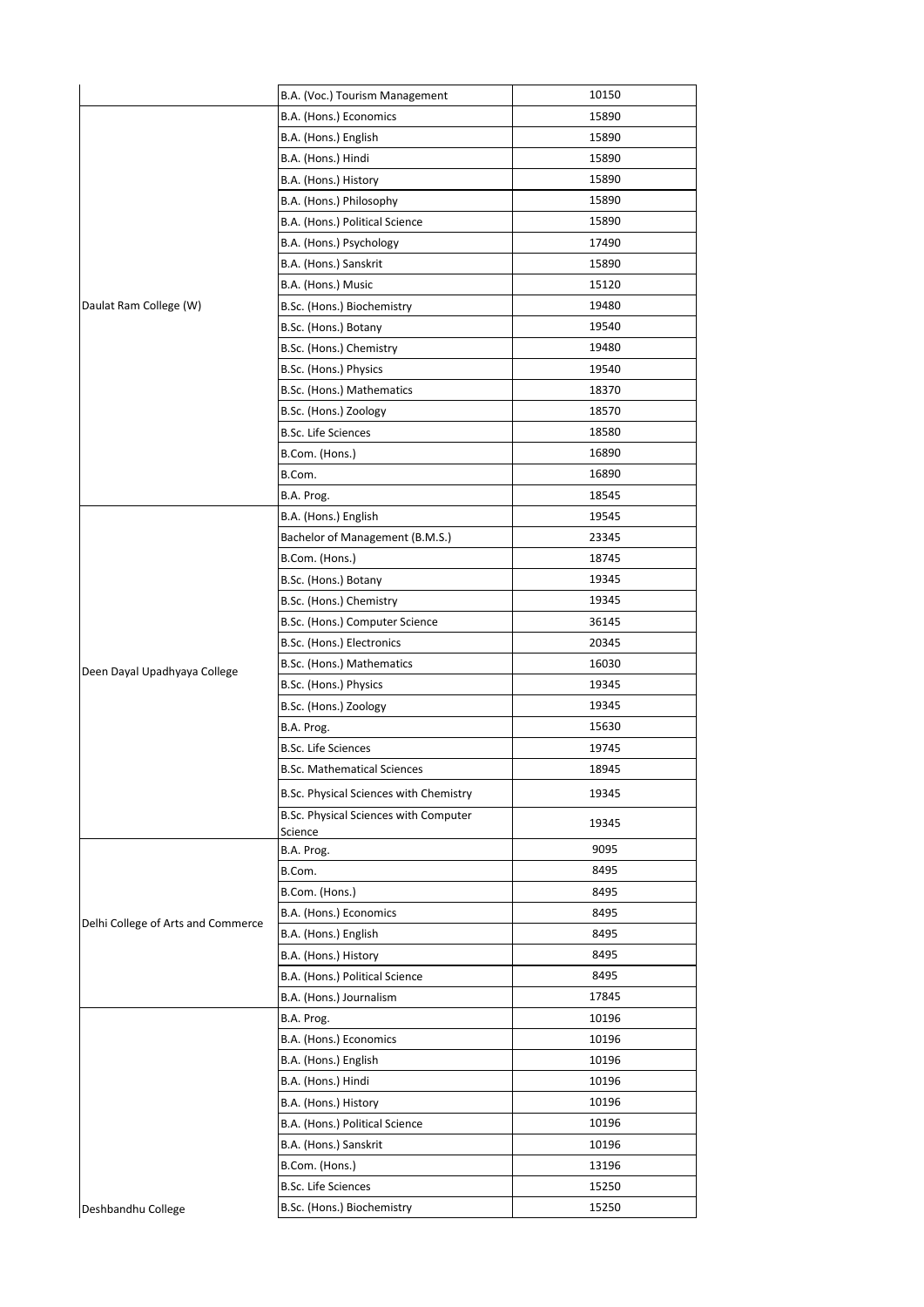|                              | B.Sc. (Hons.) Botany                            | 15250 |
|------------------------------|-------------------------------------------------|-------|
|                              | B.Sc. (Hons.) Chemistry                         | 15250 |
|                              | B.Sc. (Hons.) Mathematics                       | 15250 |
|                              | B.Sc. (Hons.) Physics                           | 15250 |
|                              | B.Sc. (Hons.) Zoology                           | 15250 |
|                              | B.Sc. Physical Sciences with Chemistry          | 15250 |
|                              | B.Sc. Physical Sciences with Computer           | 15250 |
|                              | B.Sc. Applied Physical Sciences with Industrial | 15250 |
|                              | Chemistry<br>B.A. Prog.                         | 12905 |
|                              | B.A. (Hons.) Hindi                              | 13005 |
|                              | B.A. (Hons.) Economics                          | 13005 |
|                              | B.A. (Hons.) History                            | 13005 |
|                              | B.A. (Hons.) Political Science                  | 13105 |
|                              | B.A. (Hons.) Geography                          | 14705 |
|                              | B.A. (Hons.) English                            | 13105 |
|                              | B.Com.                                          | 13505 |
|                              |                                                 | 13705 |
|                              | B.Com. (Hons.)                                  |       |
|                              | B.Sc. (Hons.) Mathematics                       | 14560 |
| Dyal Singh College           | B.Sc. (Hons.) Botany                            | 16460 |
|                              | B.Sc. (Hons.) Chemistry                         | 15860 |
|                              | B.Sc. (Hons.) Physics                           | 15960 |
|                              | B.Sc. (Hons.) Zoology                           | 16260 |
|                              | B.Sc. Physical Sciences with Chemistry          | 15560 |
|                              | B.Sc. Physical Sciences with Computer           | 14760 |
|                              | <b>B.Sc. Life Sciences</b>                      | 15860 |
|                              | B.Sc. (Hons.) Computer Science                  | 15900 |
|                              | B.A. (Hons.) Philosophy                         | 13005 |
|                              | B.A. (Hons.) Punjabi                            | 13005 |
|                              | B.A. (Hons.) Urdu                               | 13005 |
|                              | B.A. (Hons.) Sanskrit                           | 13005 |
|                              | B.A. Prog.                                      | 12900 |
|                              | B.A. (Hons.) English                            | 12900 |
| Dyal Singh College (Evening) | B.A. (Hons.) Political Science                  | 12900 |
|                              | B.Com.                                          | 12900 |
|                              | B.Com. (Hons.)                                  | 13400 |
|                              | B.A. (Hons.) French                             | 3046  |
| Department of Germanic and   | B.A. (Hons.) German                             | 3046  |
| Romance Studies              | B.A. (Hons.) Italian                            | 3046  |
|                              | B.A. (Hons.) Spanish                            | 3046  |
|                              | B.A. Prog.                                      | 12295 |
|                              | B.A. (Hons.) Applied Psychology                 | 13795 |
|                              | B.A. (Hons.) English                            | 12295 |
|                              | B.A. (Hons.) Hindi                              | 12295 |
|                              | B.A. (Hons.) History                            | 12295 |
|                              | B.A. (Hons.) Philosophy                         | 12295 |
|                              | B.A. (Hons.) Political Science                  | 12295 |
|                              | B.A. (Hons.) Sanskrit                           | 12295 |
|                              | B.Com.                                          | 12495 |
|                              | B.Com. (Hons.)                                  | 12495 |
| Gargi College (W)            | B.Sc. (Hons.) Botany                            | 14045 |
|                              | B.Sc. (Hons.) Chemistry                         | 14145 |
|                              | B.Sc. (Hons.) Microbiology                      | 15045 |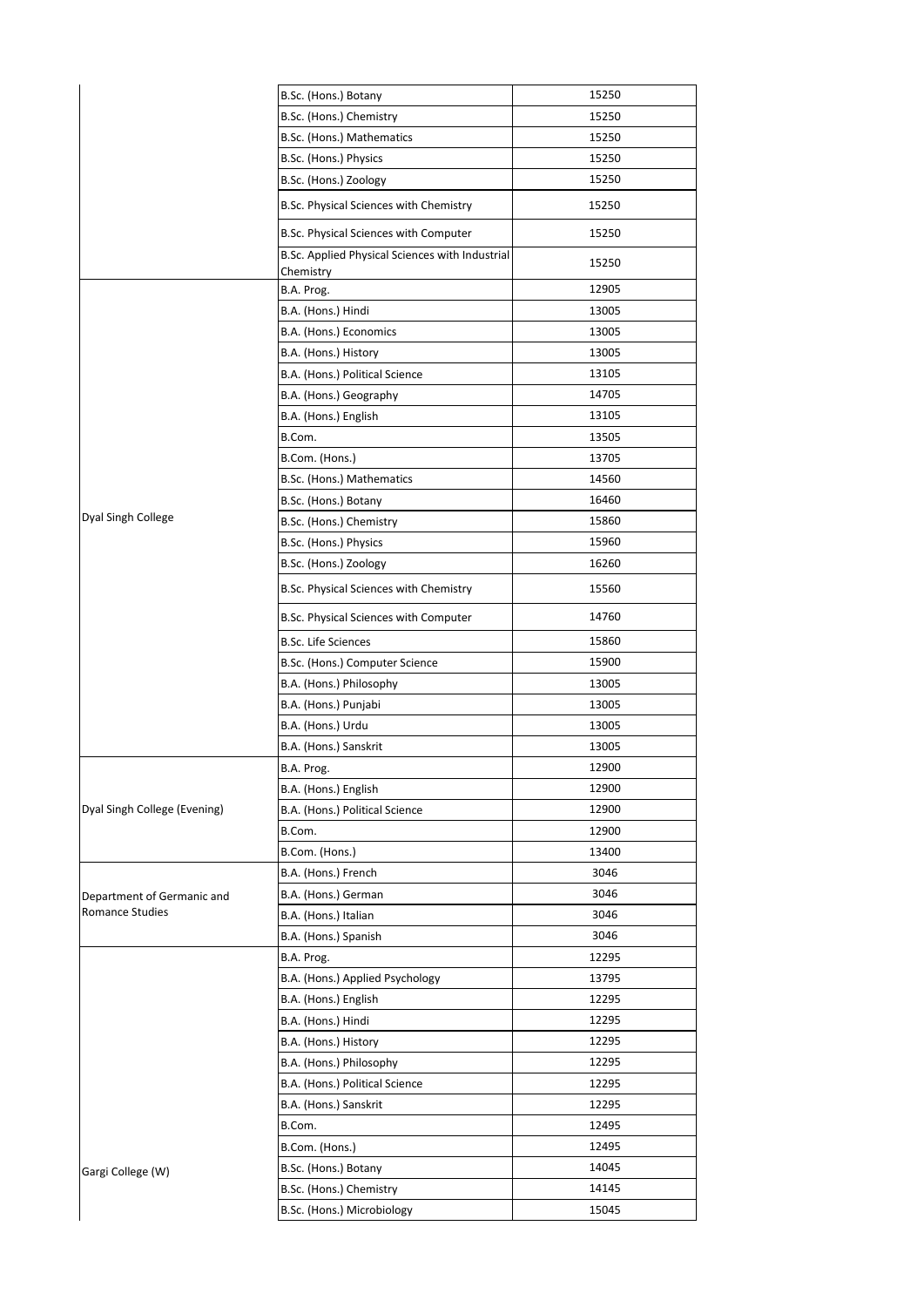|                  | B.Sc. (Hons.) Mathematics                | 13095 |
|------------------|------------------------------------------|-------|
|                  | B.Sc. (Hons.) Physics                    | 13645 |
|                  | B.Sc. (Hons.) Zoology                    | 14045 |
|                  | <b>B.Sc. Life Sciences</b>               | 14045 |
|                  | B.Sc. Physical Sciences with Chemistry   | 13645 |
|                  | B.A. (Hons.) Economics                   | 13095 |
|                  | B.A. (Hons.) Business Economics          | 41220 |
|                  | B.El.Ed                                  | 16485 |
|                  | B.A. Prog.                               | 19525 |
|                  | B.A. (Hons.) Economics                   | 19525 |
|                  | B.A. (Hons.) English                     | 19525 |
|                  | B.A. (Hons.) Hindi                       | 19525 |
|                  | B.A. (Hons.) History                     | 19525 |
|                  | B.A. (Hons.) Sanskrit                    | 19525 |
|                  | B.Com. (Hons.)                           | 19525 |
|                  | <b>B.Sc. Life Sciences</b>               | 22295 |
|                  | B.Sc. Physical Sciences with Chemistry   | 22295 |
| Hans Raj College | B.Sc. Physical Sciences with Computer    | 22295 |
|                  | B.Sc. (Hons.) Anthropology               | 22295 |
|                  | B.Sc. (Hons.) Botany                     | 22295 |
|                  | B.Sc. (Hons.) Chemistry                  | 22295 |
|                  | B.Sc. (Hons.) Computer Science           | 46115 |
|                  | B.Sc. (Hons.) Electronics                | 22295 |
|                  | B.Sc. (Hons.) Geology                    | 22295 |
|                  | B.Sc. (Hons.) Mathematics                | 22295 |
|                  | B.Sc. (Hons.) Physics                    | 22295 |
|                  | B.Sc. (Hons.) Zoology                    | 22295 |
|                  | B.A. (Hons.) English                     | 17310 |
|                  | B.A. (Hons.) Economics                   | 17310 |
|                  | B.A. (Hons.) Hindi                       | 17310 |
|                  | B.A. (Hons.) History                     | 17310 |
|                  | B.A. (Hons.) Political Science           | 17310 |
|                  | B.A. (Hons.) Sanskrit                    | 17310 |
|                  | B.A. (Hons.) Sociology                   | 17310 |
|                  | B.A. (Hons.) Philosophy                  | 17310 |
|                  | B.A. (Hons.) Music                       | 17310 |
|                  | B.A. Prog.                               | 17310 |
| Hindu College    | B.Com. (Hons.)                           | 18010 |
|                  | B.Sc. (Hons.) Physics                    | 20210 |
|                  | B.Sc. (Hons.) Chemistry                  | 20210 |
|                  | B.Sc. (Hons.) Botany                     | 20210 |
|                  | B.Sc. (Hons.) Zoology                    | 20210 |
|                  | B.Sc. (Hons.) Mathematics                | 18310 |
|                  | B.Sc. (Hons.) Statistics                 | 19010 |
|                  | B.Sc. Physical Sciences with Electronics | 20210 |
|                  | B.Sc. Physical Sciences with Chemistry   | 20210 |
|                  | B.A. (Hons.) Economics                   | 24100 |
|                  | B.A. (Hons.) English                     | 24100 |
|                  | B.A. (Hons.) Hindi                       | 24100 |
|                  | B.A. (Hons.) History                     | 24100 |
|                  | B.A. (Hons.) Philosophy                  | 24100 |
|                  |                                          |       |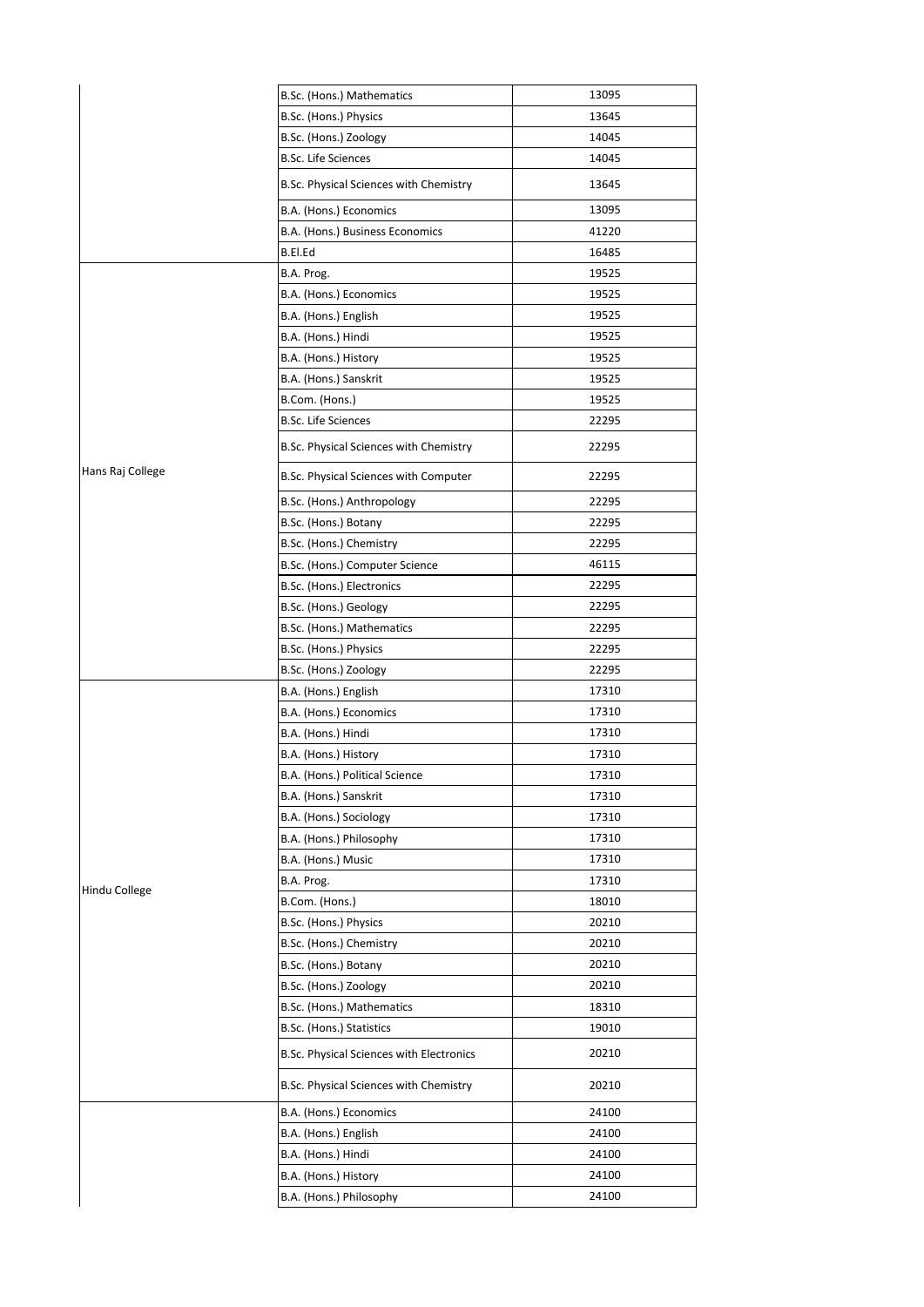|                                    | B.A. (Hons.) Political Science                 | 24100  |
|------------------------------------|------------------------------------------------|--------|
|                                    | B.A. (Hons.) Psychology                        | 32100  |
|                                    | B.A. (Hons.) Sanskrit                          | 24100  |
|                                    | B.Com. (Hons.)                                 | 28100  |
| Indraprastha College for Women (W) | B.Sc. (Hons.) Computer Science                 | 45600  |
|                                    | B.Sc. (Hons.) Mathematics                      | 28100  |
|                                    | B.A. Prog.                                     | 24100  |
|                                    | B.A. Prog. with Computer Science               | 28100  |
|                                    | B.A. Prog. with Psychology                     | 29600  |
|                                    | B.A. (Hons.) Geography                         | 34100  |
|                                    | B.A. (Hons.) Sociology                         | 24100  |
|                                    | B.A (Hons) Music                               | 24100  |
|                                    | B.A (Hons) Multi Media & Mass<br>Communication | 115000 |
|                                    | B.Sc. (Pass) Home Science                      | 28890  |
|                                    | B.Sc. (Hons.) Home Science                     | 28890  |
|                                    | B.Sc. (Hons.) Microbiology                     | 28890  |
| Institute of Home Economics (W)    | B.Sc. (Hons.) Biochemistry                     | 34750  |
|                                    | B.A. (Hons.) Journalism                        | 34750  |
|                                    | B.Sc. (Hons.) Food Technology                  | 39500  |
|                                    | B.El.Ed                                        | 18985  |
|                                    | B.A. Prog.                                     | 14975  |
|                                    | B.Com.                                         | 14975  |
|                                    | B.Com. (Hons.)                                 | 15975  |
|                                    | B.A. (Hons.) Economics                         | 14975  |
|                                    | B.A. (Hons.) English                           | 14975  |
|                                    | B.A. (Hons.) Hindi                             | 14975  |
| Janki Devi Memorial College (W)    | B.A. (Hons.) History                           | 14975  |
|                                    | B.Sc. (Hons.) Mathematics                      | 15975  |
|                                    | B.A. (Hons.) Philosophy                        | 14975  |
|                                    | B.A. (Hons.) Political Science                 | 14975  |
|                                    | B.A. (Hons.) Sanskrit                          | 14975  |
|                                    | B.A. (Hons.) Sociology                         | 14975  |
|                                    | B.A. (Hons.) English                           | 15610  |
|                                    | B.A. (Hons.) Economics                         | 15610  |
|                                    | B.A. (Hons.) Hindi                             | 15610  |
|                                    | B.A. (Hons.) History                           | 15610  |
|                                    | B.A. (Hons.) Political Science                 | 15610  |
|                                    | B.A. (Hons.) Psychology                        | 16210  |
|                                    | B.A. (Hons.) Sociology                         | 15610  |
| Jesus & Mary College (W)           | B.A. Prog.                                     | 15610- |
|                                    |                                                | 16610  |
|                                    | B.Com.                                         | 15810  |
|                                    | B.Com. (Hons.)                                 | 16610  |
|                                    | B.Sc. (Hons.) Mathematics                      | 16610  |
|                                    | B.El.Ed                                        | 18440  |
|                                    | B.Voc. Retail Management & IT                  | 16610  |
|                                    | B.Voc. Health Care Management                  | 16610  |
|                                    | B.Sc. (Hons.) Botany                           | 13297  |
|                                    | B.Sc. (Hons.) Zoology                          | 13297  |
|                                    | B.A. Prog.                                     | 9197   |
|                                    | B.Com.                                         | 9197   |
|                                    | B.Com. (Hons.)                                 | 9197   |
|                                    | B.A. (Hons.) Economics                         | 9197   |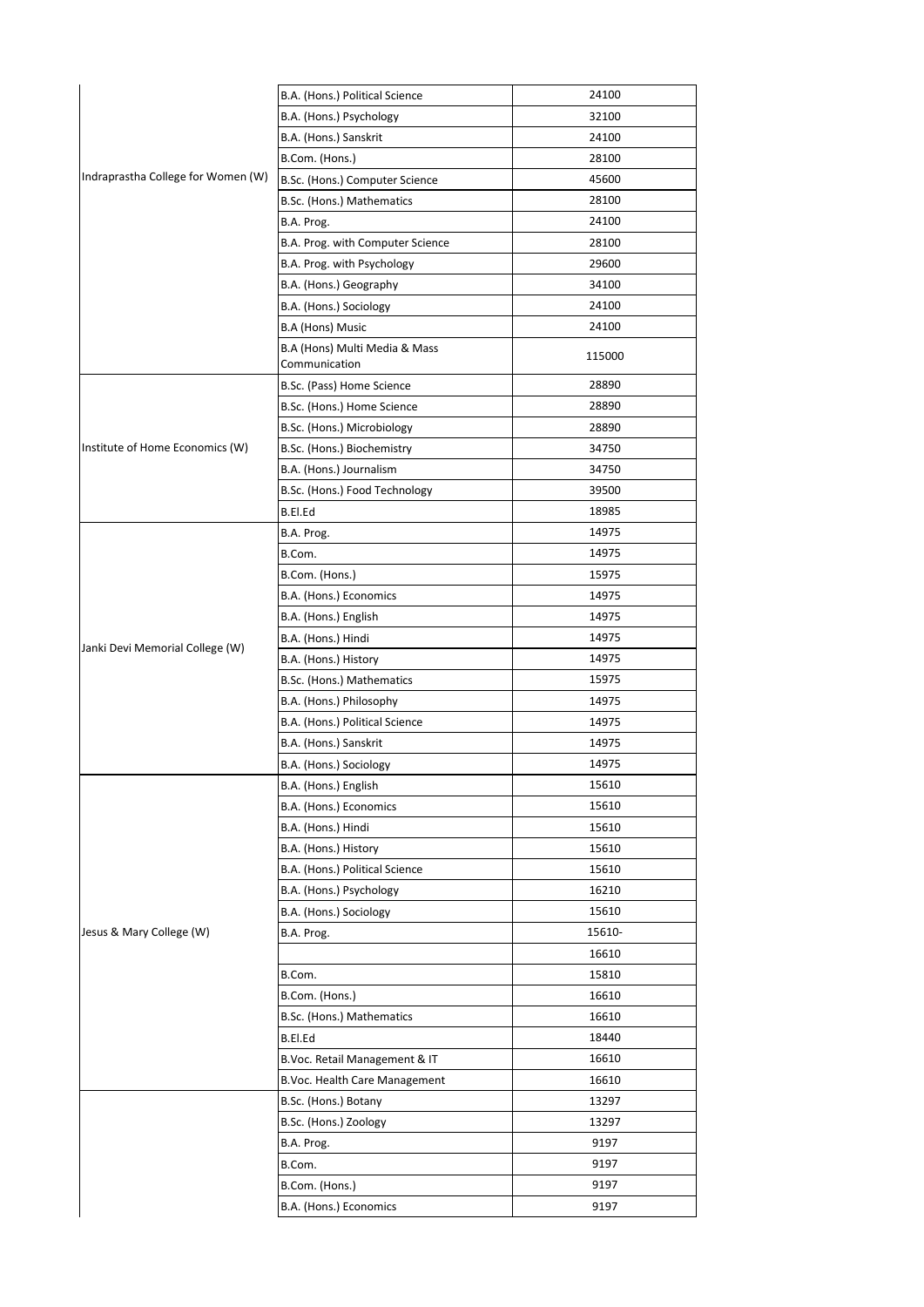|                          | B.A. (Hons.) English                                                      | 9197        |
|--------------------------|---------------------------------------------------------------------------|-------------|
|                          | B.A. (Hons.) Hindi                                                        | 9197        |
|                          | B.A. (Hons.) History                                                      | 9197        |
|                          | B.A. (Hons.) Journalism                                                   | 21747       |
| Kalindi College (W)      | B.A. (Hons.) Political Science                                            | 9197        |
|                          | B.A. (Hons.) Sanskrit                                                     | 9197        |
|                          | <b>B.Sc. Life Sciences</b>                                                | 13297       |
|                          | B.Sc. Physical Sciences with Chemistry                                    | 12997       |
|                          | B.Sc. (Hons.) Computer Science                                            | 29247       |
|                          | B.Sc. (Hons.) Mathematics                                                 | 13297       |
|                          | B.Sc. (Hons.) Physics                                                     | 13297       |
|                          | <b>B.Voc. Printing Technology</b>                                         | 15747       |
|                          | B.Voc. Web Designing                                                      | 15747       |
|                          | B.A. (Hons.) Geography                                                    | 9197        |
|                          | B.Sc. (Hons.) Chemistry                                                   | 13297       |
|                          | B.A. Prog.                                                                | 10500-11100 |
|                          | B.Com.                                                                    | 9700        |
|                          | B.Com. (Hons.)                                                            | 13100       |
|                          | B.A. (Hons.) Journalism                                                   | 18700       |
|                          | B.A. (Hons.) English                                                      | 9700        |
|                          | B.A. (Hons.) Hindi                                                        | 9700        |
|                          | B.A. (Hons.) History                                                      | 9700        |
| Kamala Nehru College (W) | B.A. (Hons.) Economics                                                    | 9700        |
|                          | B.A. (Hons.) Political Science                                            | 9700        |
|                          | B.A. (Hons.) Philosophy                                                   | 9700        |
|                          | B.A. (Hons.) Psychology                                                   | 11100       |
|                          | B.A. (Hons.) Geography                                                    | 11600       |
|                          | B.Sc. (Hons.) Mathematics                                                 | 10500       |
|                          | B.A. (Hons.) Sanskrit                                                     | 9700        |
|                          | B.A. (Hons.) Sociology                                                    | 9700        |
|                          | B.A. (Hons.) Psychology                                                   | 9086        |
|                          | B.Com. (Hons.)                                                            | 9086        |
|                          | <b>B.Sc. Mathematical Sciences</b>                                        | 9086        |
|                          | B.Sc. (Hons.) Computer Science                                            | 23726       |
|                          | B.Sc. (Hons.) Electronics                                                 | 8906        |
| Keshav Mahavidyalaya     | B.Sc. (Hons.) Mathematics                                                 | 8906        |
|                          | B.Sc. (Hons.) Physics                                                     | 8906        |
|                          | B.Sc. Physical Sciences with Computer                                     | 8906        |
|                          | Bachelor of Management Studies (B.M.S.)                                   | 14586       |
|                          | B.A. Prog.                                                                | 9170        |
|                          | B.A. (Hons.) Economics                                                    | 9220        |
|                          | B.A. (Hons.) English                                                      | 9120        |
|                          | B.A. (Hons.) Geography                                                    | 10720       |
|                          | B.A. (Hons.) Hindi                                                        | 9120        |
|                          | B.A. (Hons.) History                                                      | 9120        |
|                          | B.A. (Hons.) Political Science                                            | 9120        |
|                          | B.A. (Hons.) Sanskrit                                                     | 9120        |
|                          | B.A. (Hons.) Urdu                                                         | 9220        |
|                          | B.Com. (Hons.)                                                            | 10520       |
|                          | B.Com.                                                                    | 9170        |
| Kirori Mal College       | B.Sc. Applied Physical Sciences with<br>Analytical Methods in Chemistry & | 11470       |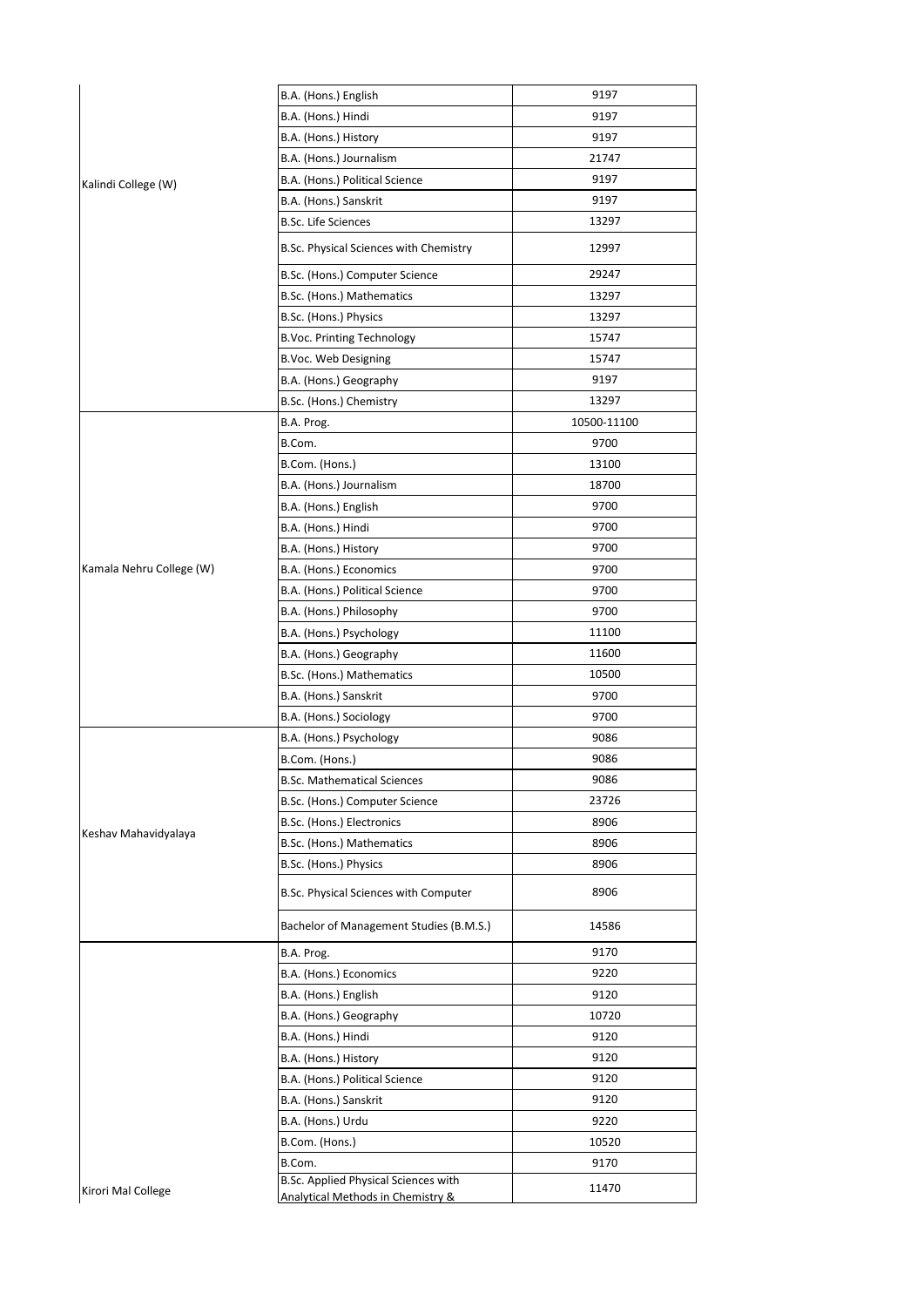|                                                             | B.Sc. Physical Sciences with Computer  | 11470 |
|-------------------------------------------------------------|----------------------------------------|-------|
|                                                             | B.Sc. (Hons.) Botany                   | 11970 |
|                                                             | B.SC. (Hons.) Chemistry                | 11770 |
|                                                             | <b>B.Sc. Life Sciences</b>             | 11670 |
|                                                             | B.Sc. (Hons.) Mathematics              | 10770 |
|                                                             | B.Sc. Physical Sciences with Computer  | 11470 |
|                                                             | B.Sc. Physical Sciences with Chemistry | 11470 |
|                                                             | B.Sc. (Hons.) Physics                  | 11370 |
|                                                             | B.Sc. (Hons.) Statistics               | 10970 |
|                                                             | B.Sc. (Hons.) Zoology                  | 11970 |
|                                                             | B.Sc. (Hons.) Home Science             | 26025 |
| Lady Irwin College (W)                                      | B.Sc. (Pass) Home Science              | 26025 |
|                                                             | B.Sc. (Hons.) Food Technology          | 26025 |
|                                                             | B.Com. (Hons.)                         | 19870 |
|                                                             | B.A. (Hons.) Economics                 | 15870 |
|                                                             | B.A. (Hons.) English                   | 15870 |
|                                                             | B.A. (Hons.) Hindi                     | 15870 |
|                                                             | B.A. (Hons.) History                   | 15870 |
|                                                             | B.A. (Hons.) Philosophy                | 15870 |
|                                                             | B.A. (Hons.) Political Science         | 15870 |
| Lady Shri Ram College for Women (W) B.A. (Hons.) Psychology |                                        | 16970 |
|                                                             | B.A. (Hons.) Sanskrit                  | 15870 |
|                                                             | B.A. (Hons.) Sociology                 | 18870 |
|                                                             | B.A. (Hons.) Journalism                | 25870 |
|                                                             | B.Sc. (Hons.) Mathematics              | 20370 |
|                                                             | B.Sc. (Hons.) Statistics               | 20670 |
|                                                             | B.A. Prog.                             | 15870 |
|                                                             | B.El.Ed                                | 19530 |
|                                                             | B.A. Prog.                             | 8405  |
|                                                             | B.A. (Hons.) Economics                 | 8405  |
|                                                             | B.A. (Hons.) English                   | 8405  |
|                                                             | B.A. (Hons.) Hindi                     | 8405  |
|                                                             | B.A. (Hons.) History                   | 8405  |
|                                                             | B.Sc. (Hons.) Mathematics              | 9405  |
| Lakshmibai College (W)                                      | B.A. (Hons.) Philosophy                | 8405  |
|                                                             | B.A. (Hons.) Political Science         | 8405  |
|                                                             | B.A. (Hons.) Sanskrit                  | 8405  |
|                                                             | B.Com.                                 | 8405  |
|                                                             | B.A. (Hons.) Business Economics        | 22005 |
|                                                             | B.Com. (Hons.)                         | 9705  |
|                                                             | B.A. (Hons.) English                   | 11000 |
|                                                             | B.A. (Hons.) Hindi                     | 11000 |
|                                                             |                                        | 15000 |
|                                                             | B.A. (Hons.) Journalism                |       |
| Maharaja Agrasen College                                    | B.A. (Hons.) Political Science         | 11000 |
|                                                             | B.A. Prog.                             | 11000 |
|                                                             | B.Com. (Hons.)                         | 12000 |
|                                                             | <b>B.Sc. Mathematical Sciences</b>     | 12000 |
|                                                             | B.Sc. (Hons.) Electronics              | 16000 |
|                                                             | B.Sc. Physical Sciences with Computer  | 15000 |
|                                                             | B.Sc. Physical Sciences with Chemistry | 15000 |
|                                                             | B.A. (Hons.) Business Economics        | 16000 |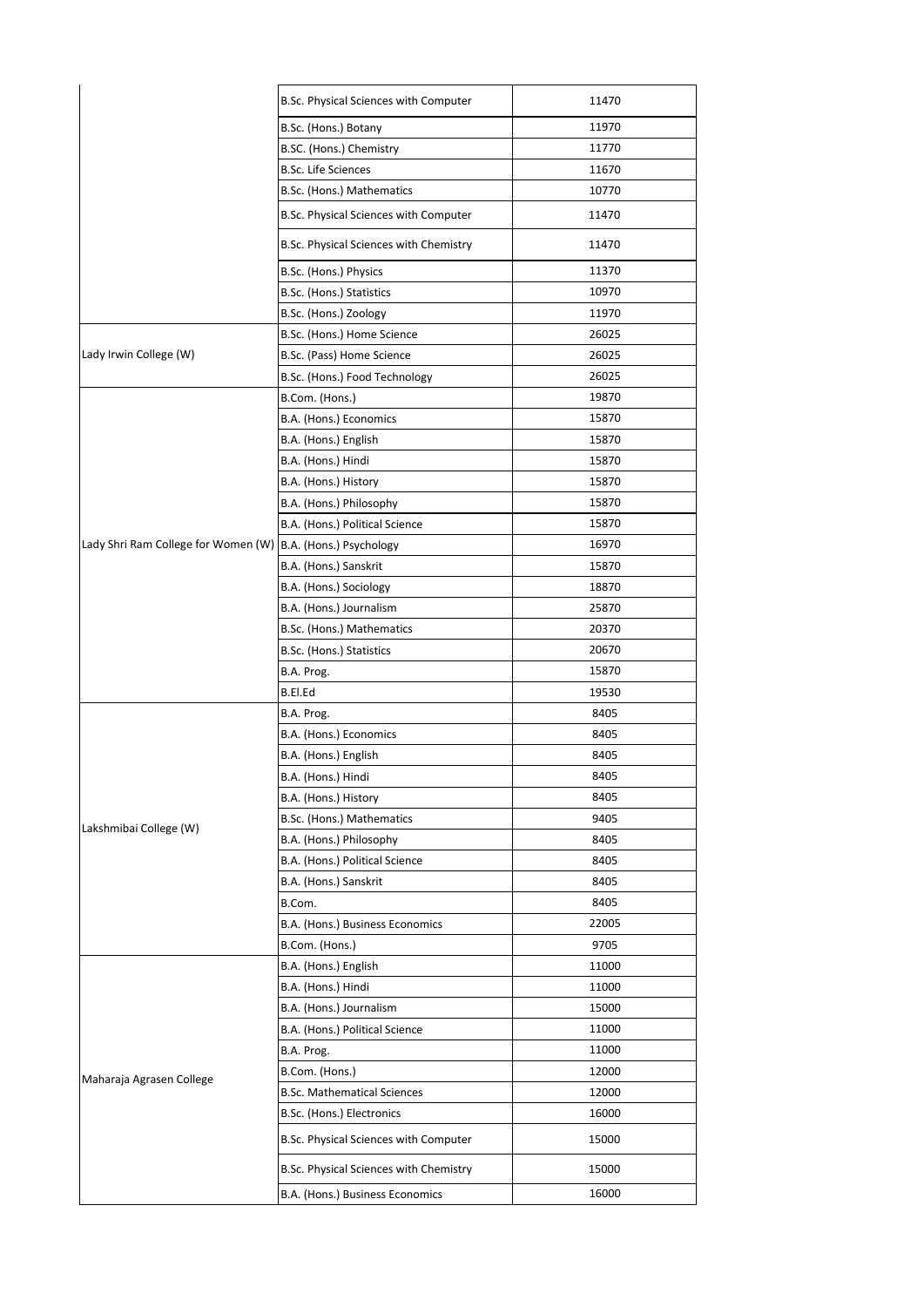|                                   | B.A. Prog.                             | 5105  |
|-----------------------------------|----------------------------------------|-------|
|                                   | B.A. (Hons.) Economics                 | 5105  |
|                                   | B.A. (Hons.) English                   | 5105  |
|                                   | B.A. (Hons.) Hindi                     | 5105  |
|                                   | B.A. (Hons.) History                   | 5105  |
|                                   | B.A. (Hons.) Political Science         | 5105  |
|                                   | B.A. (Hons.) Sanskrit                  | 5105  |
|                                   | B.A. (Hons.) Sociology                 | 5105  |
|                                   | B.Com.                                 | 5105  |
| Maitreyi College (W)              | B.Com. (Hons.)                         | 6005  |
|                                   | <b>B.Sc. Life Sciences</b>             | 7415  |
|                                   | B.Sc. Physical Sciences with Computer  | 7415  |
|                                   | B.Sc. Physical Sciences with Chemistry | 7415  |
|                                   | B.Sc. (Hons.) Botany                   | 6515  |
|                                   | B.SC. (Hons.) Chemistry                | 6515  |
|                                   | B.SC. (Hons.) Mathematics              | 6515  |
|                                   | B.Sc. (Hons.) Physics                  | 6515  |
|                                   | B.Sc. (Hons.) Zoology                  | 6515  |
|                                   | B.A. Prog.                             | 17585 |
|                                   | B.A. (Hons.) English                   | 17585 |
|                                   | B.A. (Hons.) Hindi                     | 17785 |
|                                   | B.A. (Hons.) History                   | 17585 |
|                                   | B.A. (Hons.) Philosophy                | 17585 |
|                                   | B.A. (Hons.) Political Science         | 17585 |
|                                   | B.A. (Hons.) Psychology                | 19385 |
| Mata Sundri College for Women (W) | B.A. (Hons.) Punjabi                   | 5935  |
|                                   | B.A. (Hons.) Sanskrit                  | 5935  |
|                                   | B.Com.                                 | 18935 |
|                                   | B.Com. (Hons.)                         | 18785 |
|                                   | B.Sc. (Hons.) Mathematics              | 18985 |
|                                   | B.Sc. (Hons.) Computer Science         | 24100 |
|                                   | B.Sc. (Hons.) Statistics               | 19235 |
|                                   | B.El.Ed                                | 22725 |
|                                   | B.A. Prog.                             | 14160 |
|                                   | B.A. (Hons.) English                   | 14160 |
|                                   | B.A. (Hons.) Hindi                     | 14160 |
|                                   | B.A. (Hons.) Economics                 | 14160 |
|                                   | B.A. (Hons.) History                   | 14160 |
|                                   | B.A. (Hons.) Philosophy                | 14160 |
|                                   | B.A. (Hons.) Sanskrit                  | 14160 |
|                                   | B.A. (Hons.) Geography                 | 17080 |
|                                   | B.A. (Hons.) Sociology                 | 14160 |
|                                   | B.A. (Hons.) Political Science         | 14160 |
| Miranda House (W)                 | B.A. (Hons.) Bengali                   | 14160 |
|                                   | B.A. (Hons.) Music                     | 14560 |
|                                   | <b>B.Sc. Life Sciences</b>             | 19490 |
|                                   | B.Sc. Physical Sciences with Computer  | 18590 |
|                                   | B.Sc. (Hons.) Physics                  | 19200 |
|                                   | B.Sc. (Hons.) Chemistry                | 19600 |
|                                   | B.Sc. (Hons.) Botany                   | 19800 |
|                                   | B.Sc. (Hons.) Zoology                  | 19800 |
|                                   | B.Sc. (Hons.) Mathematics              | 17100 |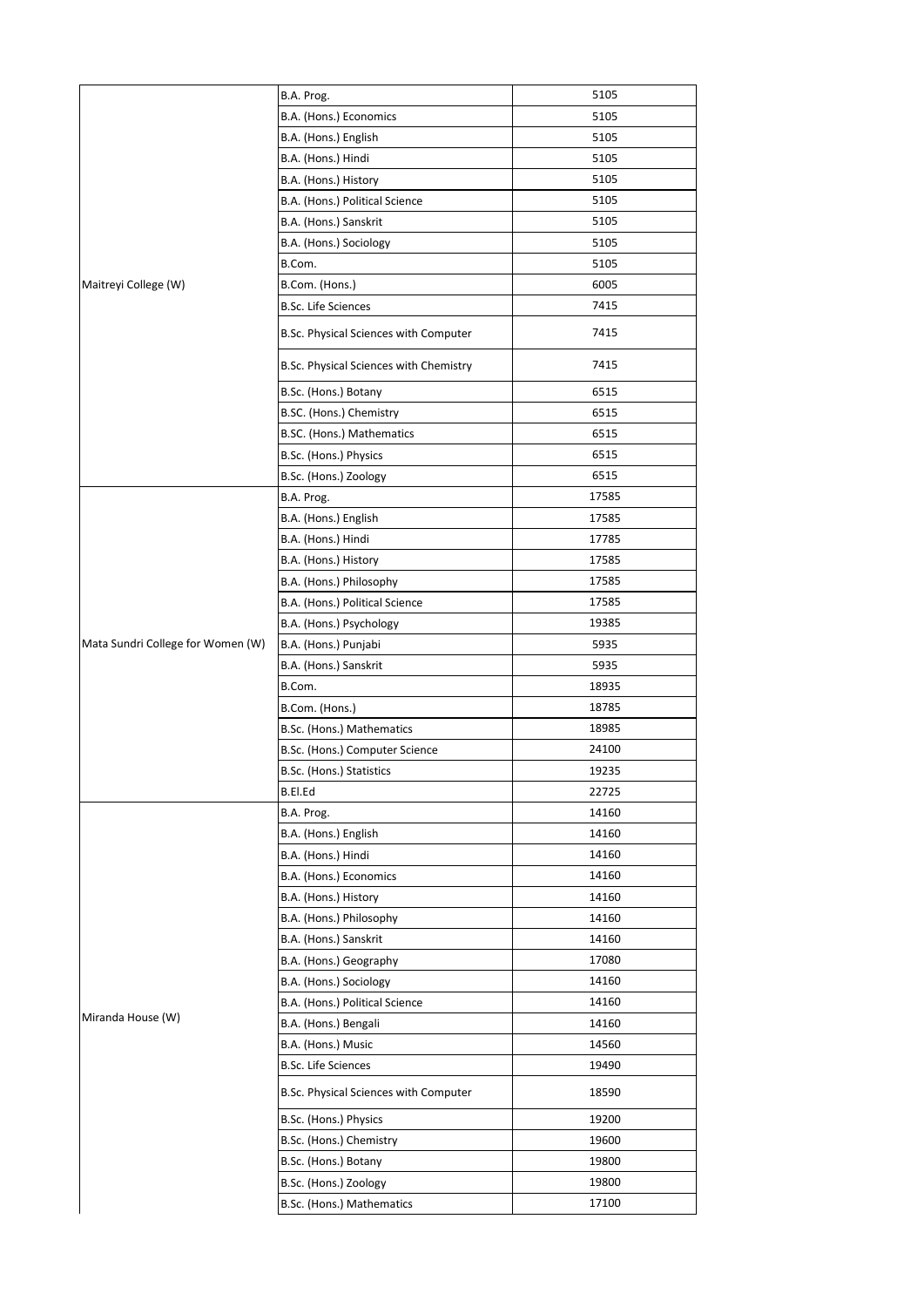|                                 | B.El.Ed                                            | 19000 |
|---------------------------------|----------------------------------------------------|-------|
|                                 | B.A. Prog.                                         | 7150  |
|                                 | B.Com.                                             | 7450  |
|                                 | B.Com. (Hons.)                                     | 7450  |
|                                 | B.Sc. Physical Sciences with Chemistry             | 9060  |
|                                 | B.Sc. Physical Sciences with Computer              | 9060  |
|                                 |                                                    | 9060  |
|                                 | B.Sc. (Hons.) Physics<br>B.Sc. (Hons.) Mathematics | 10360 |
| Motilal Nehru College           |                                                    | 7150  |
|                                 | B.A. (Hons.) English                               | 7150  |
|                                 | B.A. (Hons.) Hindi                                 | 7150  |
|                                 | B.A. (Hons.) Economics                             | 7150  |
|                                 | B.A. (Hons.) Political Science                     |       |
|                                 | B.A. (Hons.) History                               | 7150  |
|                                 | B.A. (Hons.) Sanskrit                              | 7150  |
|                                 | B.Sc. (Hons.) Chemistry                            | 5715  |
|                                 | B.A. Prog.                                         | 7080  |
|                                 | B.A. (Hons.) English                               | 7080  |
|                                 | B.A. (Hons.) Hindi                                 | 7080  |
| Motilal Nehru College (Evening) | B.A. (Hons.) History                               | 7080  |
|                                 | B.A. (Hons.) Political Science                     | 7080  |
|                                 | B.Com.                                             | 7080  |
|                                 | B.Com. (Hons.)                                     | 7080  |
|                                 | B.Sc. (Hons.) Computer Science                     | 40200 |
|                                 | B.Sc. (Hons.) Mathematics                          | 13700 |
|                                 | B.Sc. (Hons.) Statistics                           | 13700 |
|                                 | <b>B.Sc. Mathematical Sciences</b>                 | 13700 |
|                                 | B.Com. (Hons.)                                     | 13700 |
|                                 | B.Com.                                             | 13700 |
|                                 | B.A. Prog.                                         | 13700 |
| P.G.D.A.V. College              | B.A. (Hons.) Economics                             | 13700 |
|                                 | B.A. (Hons.) English                               | 13700 |
|                                 | B.A. (Hons.) Hindi                                 | 13700 |
|                                 | B.A. (Hons.) History                               | 13700 |
|                                 | B.A. (Hons.) Political Science                     | 13700 |
|                                 | B.A. (Hons.) Sanskrit                              | 13700 |
|                                 | B.A. Prog.                                         | 14365 |
|                                 | B.Com.                                             | 15365 |
| P.G.D.A.V. College (Evening)    | B.Com. (Hons.)                                     | 15565 |
|                                 | B.A. (Hons.) Hindi                                 | 14365 |
|                                 | B.A. (Hons.) Political Science                     | 14365 |
|                                 | B.Sc. (Hons.) Mathematics                          | 15765 |
|                                 | B.A. Prog.                                         | 10150 |
|                                 | B.A. (Hons.) English                               | 10150 |
|                                 | B.A. (Hons.) Hindi                                 | 10150 |
|                                 | B.A. (Hons.) Sanskrit                              | 10150 |
|                                 | B.A. (Hons.) History                               | 10150 |
|                                 | B.A. (Hons.) Economics                             | 10150 |
|                                 | B.A. (Hons.) Political Science                     | 10150 |
|                                 | B.Com. (Hons.)                                     | 10150 |
| Rajdhani College                | B.Sc. (Hons.) Chemistry                            | 10970 |
|                                 | B.Sc. (Hons.) Electronics                          | 10970 |
|                                 | B.Sc. (Hons.) Physics                              | 10970 |
|                                 | B.Sc. (Hons.) Mathematics                          | 10150 |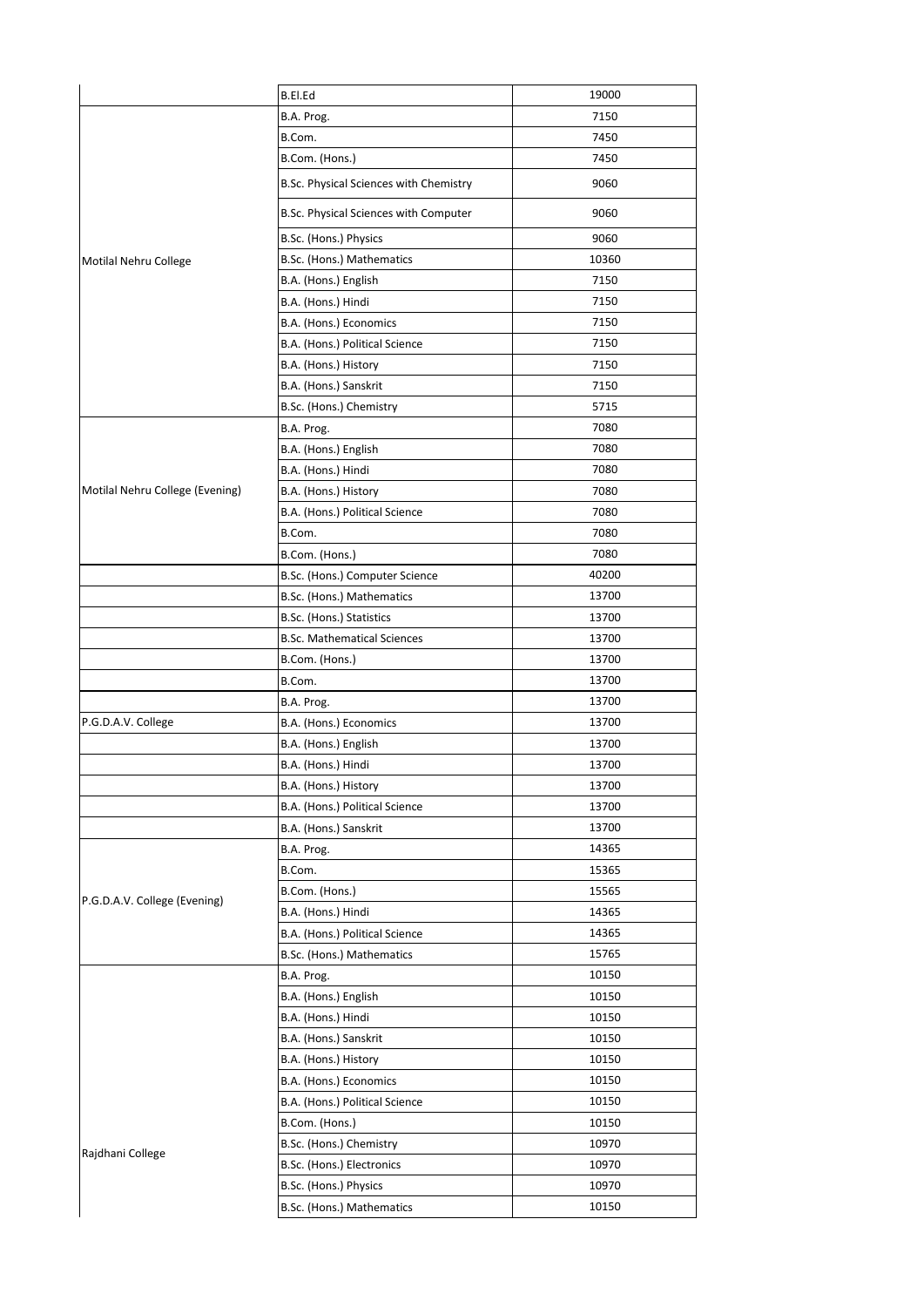|                       | B.Sc. Physical Sciences with Chemistry                       | 10970 |
|-----------------------|--------------------------------------------------------------|-------|
|                       | B.Sc. Physical Sciences with Computer                        | 10970 |
|                       | B.Sc. Physical Sciences with Electronics                     | 10970 |
|                       | B.Sc. Applied Physical Sciences with Industrial<br>Chemistry | 10970 |
|                       | B.A. Prog.                                                   | 10000 |
|                       | B.A. (Hons.) English                                         | 10000 |
|                       | B.A. (Hons.) Hindi                                           | 10000 |
|                       | B.A. (Hons.) Hindi Patrakarita                               | 26500 |
|                       | B.A. (Hons.) History                                         | 10000 |
|                       | B.A. (Hons.) Political Science                               | 10000 |
|                       | B.Com.                                                       | 13000 |
| Ram Lal Anand College | B.Com. (Hons.)                                               | 13000 |
|                       | B.Sc. (Hons.) Computer Science                               | 59240 |
|                       | B.Sc. (Hons.) Geology                                        | 22000 |
|                       | B.Sc. (Hons.) Microbiology                                   | 14000 |
|                       | B.Sc. (Hons.) Statistics                                     | 14000 |
|                       | B.Sc. (Hons.) Mathematics                                    | 14000 |
|                       | Bachelor in Management Studies (B.M.S.)                      | 22570 |
|                       | B.Com. (Hons.)                                               | 23240 |
|                       | B.Com.                                                       | 23240 |
|                       | B.A. Prog.                                                   | 23240 |
|                       | B.A. (Hons.) English                                         | 23240 |
|                       | B.A. (Hons.) Hindi                                           | 23240 |
|                       | B.A. (Hons.) Political Science                               | 23240 |
|                       | B.Sc. (Hons.) Statistics                                     | 24740 |
| Ramanujan College     | B.Sc. (Hons.) Mathematics                                    | 24740 |
|                       | B.Sc. (Hons.) Computer Science                               | 29740 |
|                       | B.A. (Hons.) Applied Psychology                              | 24740 |
|                       | B.A. (Hons.) Philosophy                                      | 23240 |
|                       | B.A. (Hons.) Economics                                       | 23240 |
|                       | Bachelor in Management Studies (B.M.S.)                      | 27740 |
|                       | <b>B.Voc. Banking Operations</b>                             | 27740 |
|                       | B.Voc. Software Development                                  | 27740 |
|                       | B.A. Prog.                                                   | 13495 |
|                       | B.A. (Hons.) English                                         | 13495 |
|                       | B.A. (Hons.) Hindi                                           | 13495 |
|                       | B.A. (Hons.) Sanskrit                                        | 13495 |
|                       | B.A. (Hons.) Economics                                       | 13495 |
|                       | B.A. (Hons.) History                                         | 13495 |
|                       | B.A. (Hons.) Political Science                               | 13495 |
|                       | B.A. (Hons.) Music                                           | 13495 |
|                       | B.Com.                                                       | 14495 |
| Ramjas College        | B.Com. (Hons.)                                               | 14495 |
|                       | B.Sc. Physical Sciences with Electronics                     | 14610 |
|                       | B.Sc. Physical Sciences with Chemistry                       | 14610 |
|                       | <b>B.Sc. Life Sciences</b>                                   | 14610 |
|                       | B.Sc. (Hons.) Physics                                        | 17610 |
|                       | B.Sc. (Hons.) Chemistry                                      | 16610 |
|                       | B.Sc. (Hons.) Mathematics                                    | 14610 |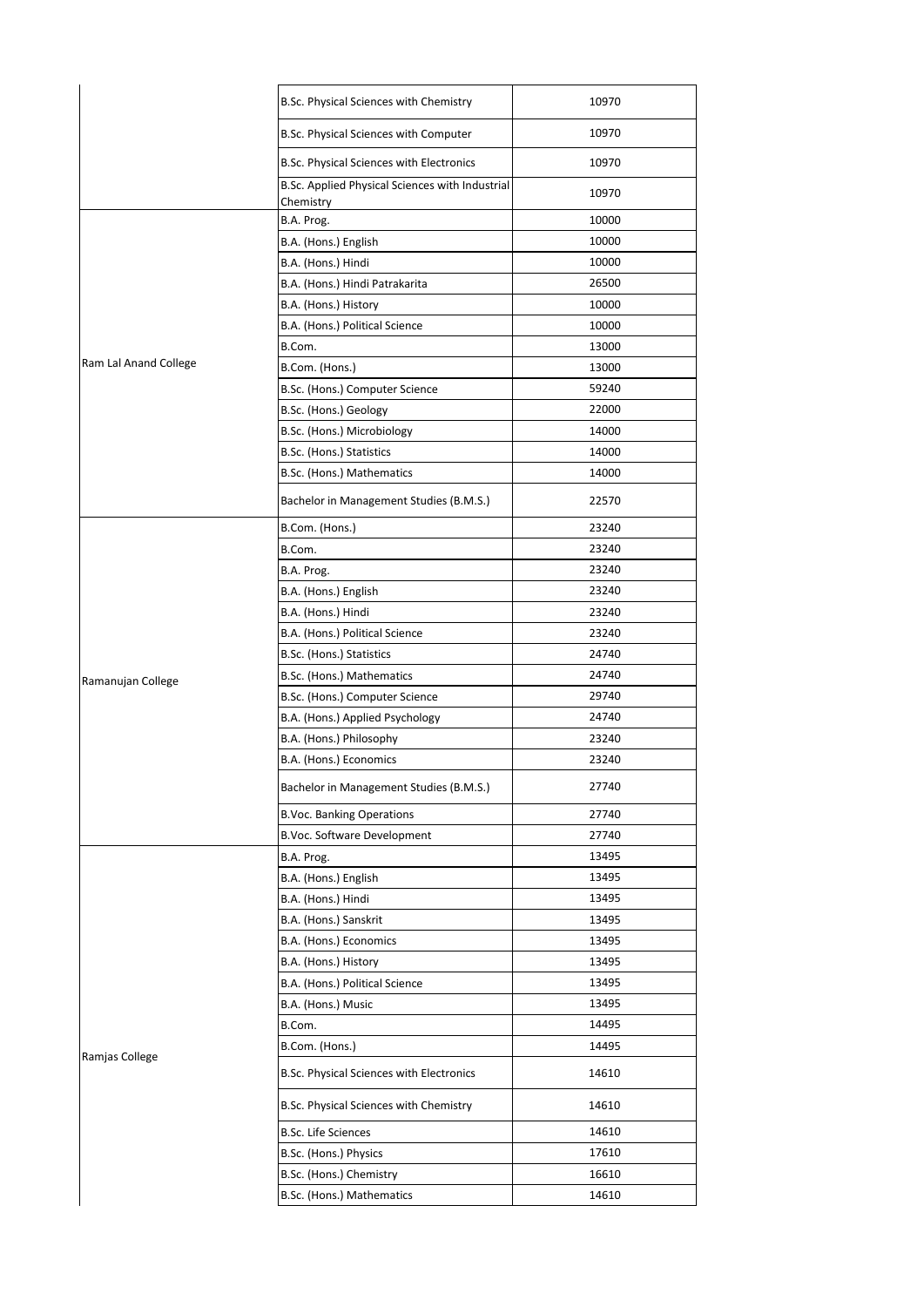|                                    | B.Sc. (Hons.) Statistics                                                                | 15610 |
|------------------------------------|-----------------------------------------------------------------------------------------|-------|
|                                    | B.Sc. (Hons.) Botany                                                                    | 16610 |
|                                    | B.Sc. (Hons.) Zoology                                                                   | 16610 |
|                                    | B.Sc. (Hons.) Mathematics                                                               | 7480  |
|                                    | B.A. (Hons.) Economics                                                                  | 7480  |
|                                    | B.A. (Hons.) English                                                                    | 7480  |
|                                    | B.A. (Hons.) Hindi                                                                      | 7480  |
|                                    | B.A. (Hons.) History                                                                    | 7480  |
| Satyawati College                  | B.A. (Hons.) Political Science                                                          | 7480  |
|                                    | B.A. (Hons.) Sanskrit                                                                   | 7480  |
|                                    | B.A. (Hons.) Urdu                                                                       | 7480  |
|                                    | B.A. Prog.                                                                              | 7480  |
|                                    | B.Com.                                                                                  | 7480  |
|                                    | B.Com. (Hons.)                                                                          | 7480  |
|                                    | B.A. Prog.                                                                              | 7075  |
|                                    | B.A. (Hons.) Economics                                                                  | 7075  |
|                                    | B.A. (Hons.) English                                                                    | 7075  |
|                                    | B.A. (Hons.) Hindi                                                                      | 7075  |
| Satyawati College (Evening)        | B.A. (Hons.) History                                                                    | 7075  |
|                                    | B.A. (Hons.) Political Science                                                          | 7075  |
|                                    | B.Com.                                                                                  | 7075  |
|                                    | B.Com. (Hons.)                                                                          | 7075  |
|                                    | B.Com. (Hons.)                                                                          | 7855  |
|                                    | B.Com.                                                                                  | 7855  |
|                                    | B.A. (Hons.) Economics                                                                  | 7055  |
|                                    | B.A. (Hons.) History                                                                    | 7055  |
| Shaheed Bhagat Singh College       | B.A. (Hons.) Political Science                                                          | 7555  |
|                                    | B.A. (Hons.) Geography                                                                  | 8455  |
|                                    | B.A. (Hons.) Hindi                                                                      | 7055  |
|                                    | B.A. (Hons.) English                                                                    | 7555  |
|                                    | B.A. Prog.                                                                              | 7055  |
|                                    | B.Sc. (Hons.) Mathematics                                                               | 7055  |
|                                    | B.A. Prog.                                                                              | 6125  |
| Shaheed Bhagat Singh College       | B.A. (Hons.) Geography                                                                  | 7225  |
| (Evening)                          | B.A. (Hons.) Political Science                                                          | 6125  |
|                                    | B.Com.                                                                                  | 6825  |
|                                    | B.Com. (Hons.)                                                                          | 6825  |
|                                    | B.Sc. (Hons.) Electronics                                                               | 15620 |
|                                    | B.Sc. (Hons.) Instrumentation                                                           | 15620 |
|                                    | B.Sc. (Hons.) Food Technology                                                           | 15620 |
|                                    | B.Sc. (Hons.) Computer Science                                                          | 30620 |
|                                    | B.Sc. (Hons.) Biomedical Science                                                        | 25620 |
|                                    | B.Sc. (Hons.) Physics                                                                   | 15620 |
|                                    | B.Sc. (Hons.) Mathematics                                                               | 15620 |
| Shaheed Rajguru College of Applied | B.Sc. (Hons.) Chemistry                                                                 | 15620 |
| Sciences for Women (W)             | B.A. (Hons.) Psychology                                                                 | 15620 |
|                                    | B.Sc. (Hons.) Statistics                                                                | 15620 |
|                                    | B.Sc. (Hons.) Microbiology                                                              | 15620 |
|                                    | <b>Bachelor of Business Administration</b><br>(Financial Investment Analysis) (BBA(FIA) | 26620 |
|                                    | Bachelor of Management Studies (B.M.S.)                                                 | 15620 |
|                                    | B.Sc. (Hons.) Biochemistry                                                              | 15620 |
|                                    | B.Sc. (Hons.) Computer Science                                                          | 28525 |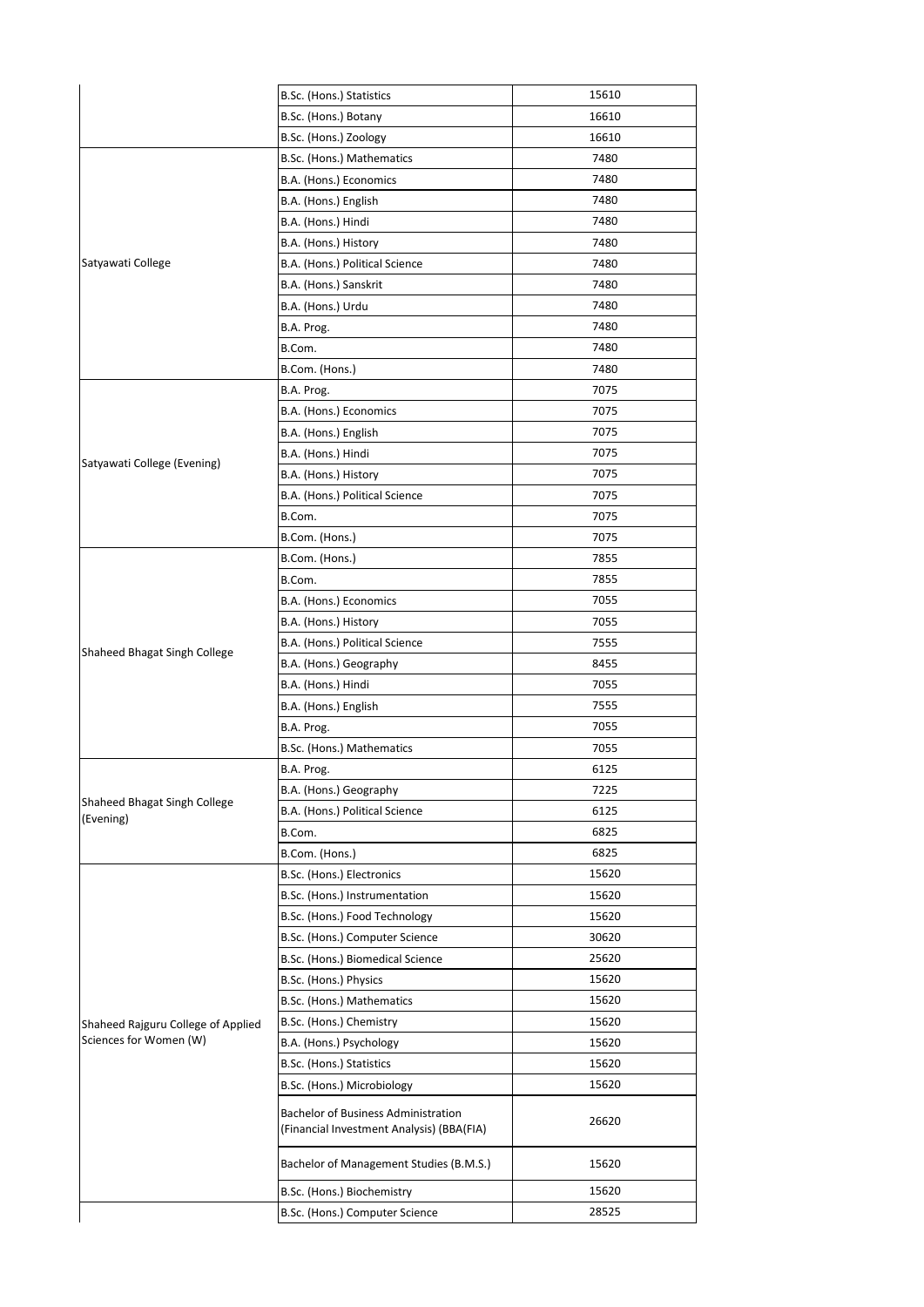| Shaheed Sukhdev College for Business !          | Bachelor of Management Studies (B.M.S.)                                                 | 14025 |
|-------------------------------------------------|-----------------------------------------------------------------------------------------|-------|
|                                                 | <b>Bachelor of Business Administration</b><br>(Financial Investment Analysis) (BBA(FIA) | 25025 |
|                                                 | B.A. Prog.                                                                              | 16650 |
|                                                 | B.A. (Hons.) Economics                                                                  | 16650 |
|                                                 | B.A. (Hons.) English                                                                    | 16650 |
|                                                 | B.A. (Hons.) Geography                                                                  | 19050 |
|                                                 | B.A. (Hons.) Hindi                                                                      | 16650 |
|                                                 | B.A. (Hons.) History                                                                    | 16650 |
|                                                 | B.A. (Hons.) Political Science                                                          | 16650 |
|                                                 | B.A. (Hons.) Sanskrit                                                                   | 16650 |
|                                                 | B.Com.                                                                                  | 16850 |
|                                                 | B.Com. (Hons.)                                                                          | 17850 |
| Shivaji College                                 | <b>B.Sc. Life Sciences</b>                                                              | 20970 |
|                                                 |                                                                                         |       |
|                                                 | B.Sc. Physical Sciences with Computer                                                   | 20570 |
|                                                 | B.Sc. Physical Sciences with Chemistry                                                  | 20970 |
|                                                 | B.Sc. (Hons.) Biochemistry                                                              | 21970 |
|                                                 | B.Sc. (Hons.) Botany                                                                    | 20970 |
|                                                 | B.SC. (Hons.) Chemistry                                                                 | 20970 |
|                                                 | B.Sc. (Hons.) Mathematics                                                               | 20170 |
|                                                 | B.Sc. (Hons.) Physics                                                                   | 20970 |
|                                                 | B.Sc. (Hons.) Zoology                                                                   | 20970 |
|                                                 | B.A. (Hons.) Business Economics                                                         | 34270 |
|                                                 | B.A. Prog.                                                                              | 15800 |
|                                                 | B.A. (Hons.) Economics                                                                  | 15800 |
|                                                 | B.A. (Hons.) English                                                                    | 15800 |
|                                                 | B.A. (Hons.) Hindi                                                                      | 15800 |
|                                                 | B.A. (Hons.) History                                                                    | 15800 |
|                                                 | B.A. (Hons.) Political Science                                                          | 15800 |
|                                                 | B.Com.                                                                                  | 15800 |
| Shyam Lal College                               | B.Com. (Hons.)                                                                          | 15800 |
|                                                 | B.Sc. Physical Sciences with Electronics                                                | 16750 |
|                                                 | B.Sc. Physical Sciences with Chemistry                                                  | 16750 |
|                                                 | B.Sc. Physical Sciences with Computer                                                   | 16750 |
|                                                 | B.Sc. (Hons.) Chemistry                                                                 | 19750 |
|                                                 | B. Sc. (Hons.) Mathematics                                                              | 19750 |
| Shyam Lal College (Evening)                     | B.Com.                                                                                  | 9700  |
|                                                 | B.Com. (Hons.)                                                                          | 9700  |
|                                                 | B.A. Prog.                                                                              | 9700  |
|                                                 | B.A. (Hons.) Economics                                                                  | 9700  |
|                                                 | B.A. (Hons.) Hindi                                                                      | 9700  |
|                                                 | B.A. (Hons.) Political Science                                                          | 9700  |
|                                                 | B.A. Prog.                                                                              | 7685  |
|                                                 | B.A. (Hons.) Applied Psychology                                                         | 9885  |
|                                                 | B.A. (Hons.) Economics                                                                  | 7685  |
|                                                 | B.A. (Hons.) English                                                                    | 7685  |
|                                                 | B.A. (Hons.) Hindi                                                                      | 7685  |
| Shyama Prasad Mukherji College For<br>Women (W) | B.A. (Hons.) History                                                                    | 7685  |
|                                                 | B.A. (Hons.) Geography                                                                  | 9385  |
|                                                 | B.Sc. (Hons.) Mathematics                                                               | 9885  |
|                                                 | B.A. (Hons.) Philosophy                                                                 | 7685  |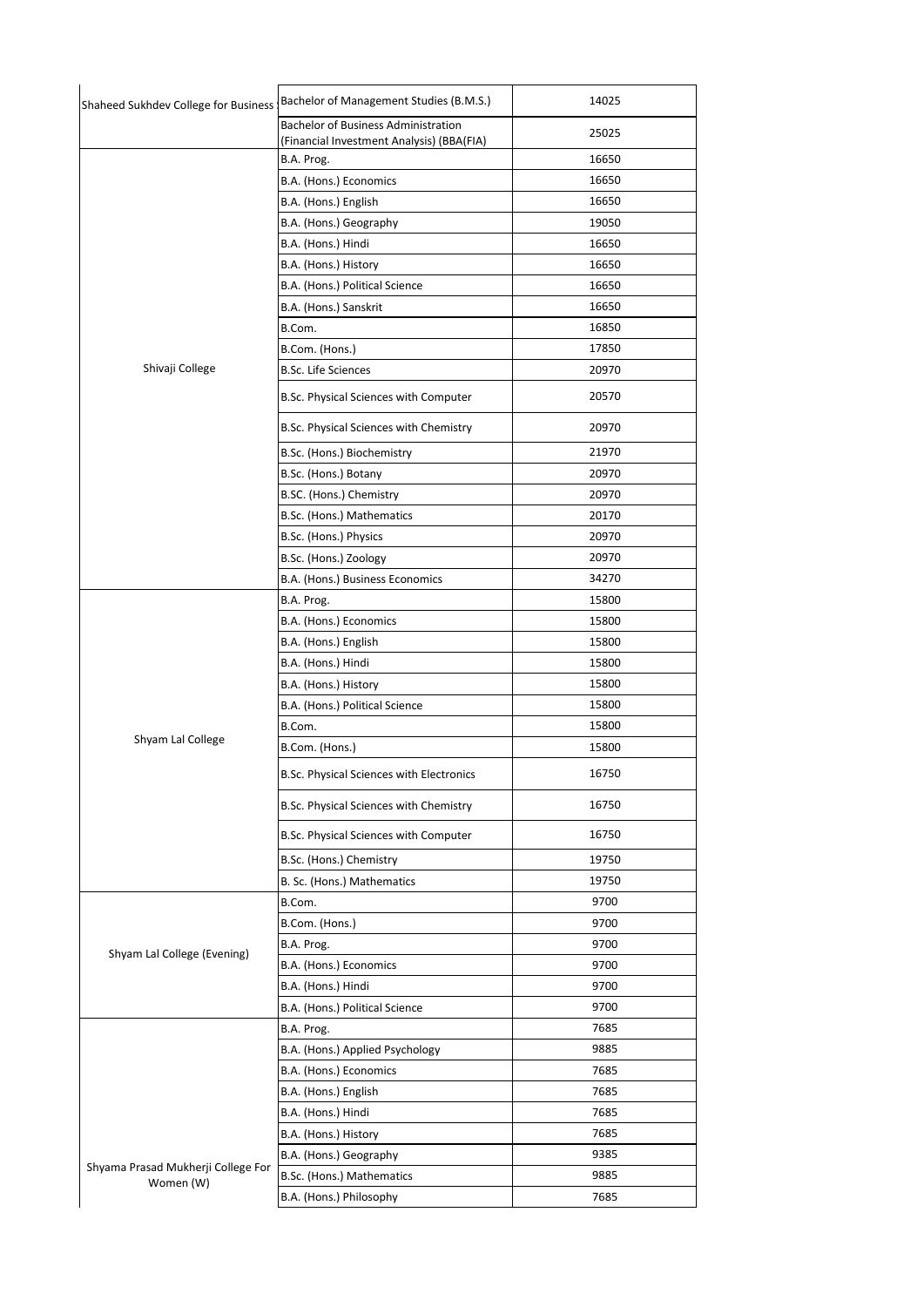|                                      | B.A. (Hons.) Political Science          | 7685  |
|--------------------------------------|-----------------------------------------|-------|
|                                      | B.A. (Hons.) Sanskrit                   | 7685  |
|                                      | B.Com. (Hons.)                          | 9885  |
|                                      | B.Com.                                  | 9685  |
|                                      | B.Sc. (Hons.) Computer Science          | 39305 |
|                                      | B.El.Ed                                 | 17035 |
|                                      | B.A. Prog.                              | 6880  |
|                                      | B.A. (Hons.) English                    | 6880  |
| Sri Aurobindo College (Day)          | B.A. (Hons.) Hindi                      | 6880  |
|                                      | B.A. (Hons.) Political Science          | 6880  |
|                                      | B.Com.                                  | 6880  |
|                                      | B.Com. (Hons.)                          | 6880  |
|                                      | <b>B.Sc. Life Sciences</b>              | 9916  |
|                                      | <b>B.Sc. Physical Sciences</b>          | 9916  |
|                                      | B.Sc. (Hons.) Electronics               | 9916  |
|                                      | B.A. (Hons.) English                    | 5733  |
|                                      | B.A. (Hons.) Economics                  | 5733  |
|                                      | B.A. Prog.                              | 5733  |
| Sri Aurobindo College (Evening)      | B.Com.                                  | 5833  |
|                                      | B.Com. (Hons.)                          | 7233  |
|                                      | B.A. (Hons.) Hindi                      | 5733  |
|                                      | B.A. (Hons.) Applied Psychology         | 8133  |
|                                      | B.Com. (Hons.)                          | 24700 |
|                                      | B.Com.                                  | 24700 |
|                                      | B.A. (Hons.) Economics                  | 27200 |
| Sri Guru Gobind Singh College of     | B.Sc. (Hons.) Computer Science          | 45200 |
| Commerce                             | B.A. (Hons.) Business Economics         | 44200 |
|                                      | Bachelor of Management Studies (B.M.S.) | 44200 |
|                                      | B.A. (Hons.) Punjabi                    | 27200 |
|                                      | B.Com. (Hons.)                          | 18025 |
|                                      | B.A. (Hons.) English                    | 18025 |
|                                      | B.A. (Hons.) Hindi                      | 18025 |
|                                      | B.A. (Hons.) Punjabi                    | 18025 |
|                                      | B.A. (Hons.) History                    | 18025 |
| Sri Guru Nanak Dev Khalsa College    | B.A. (Hons.) Political Science          | 18025 |
|                                      | B.A. (Hons.) Hindi Patrakarita          | 32025 |
|                                      | B.Com.                                  | 18025 |
|                                      | B.A. Prog.                              | 18025 |
|                                      | B.A. (Hons.) Business Economics         | 39025 |
|                                      | B.Sc. (Hons.) Mathematics               | 18025 |
|                                      | B.A. (Hons.) English                    | 20915 |
|                                      | B.A. (Hons.) Hindi                      | 20915 |
|                                      | B.A. (Hons.) Punjabi                    | 20915 |
|                                      | B.Sc. (Hons.) Computer Science          | 26965 |
|                                      | B.A. (Hons.) Economics                  | 20915 |
|                                      | B.A. (Hons.) History                    | 20915 |
|                                      | B.A. (Hons.) Political Science          | 20915 |
|                                      | B.A. Prog.                              | 20915 |
|                                      | B.Com. (Hons.)                          | 26965 |
| Sri Guru Tegh Bahadur Khalsa College | B.Com.                                  | 26965 |
|                                      | B.Sc. (Hons.) Botany                    | 26965 |
|                                      | B.SC. (Hons.) Chemistry                 | 26965 |
|                                      | B.Sc. (Hons.) Electronics               | 26965 |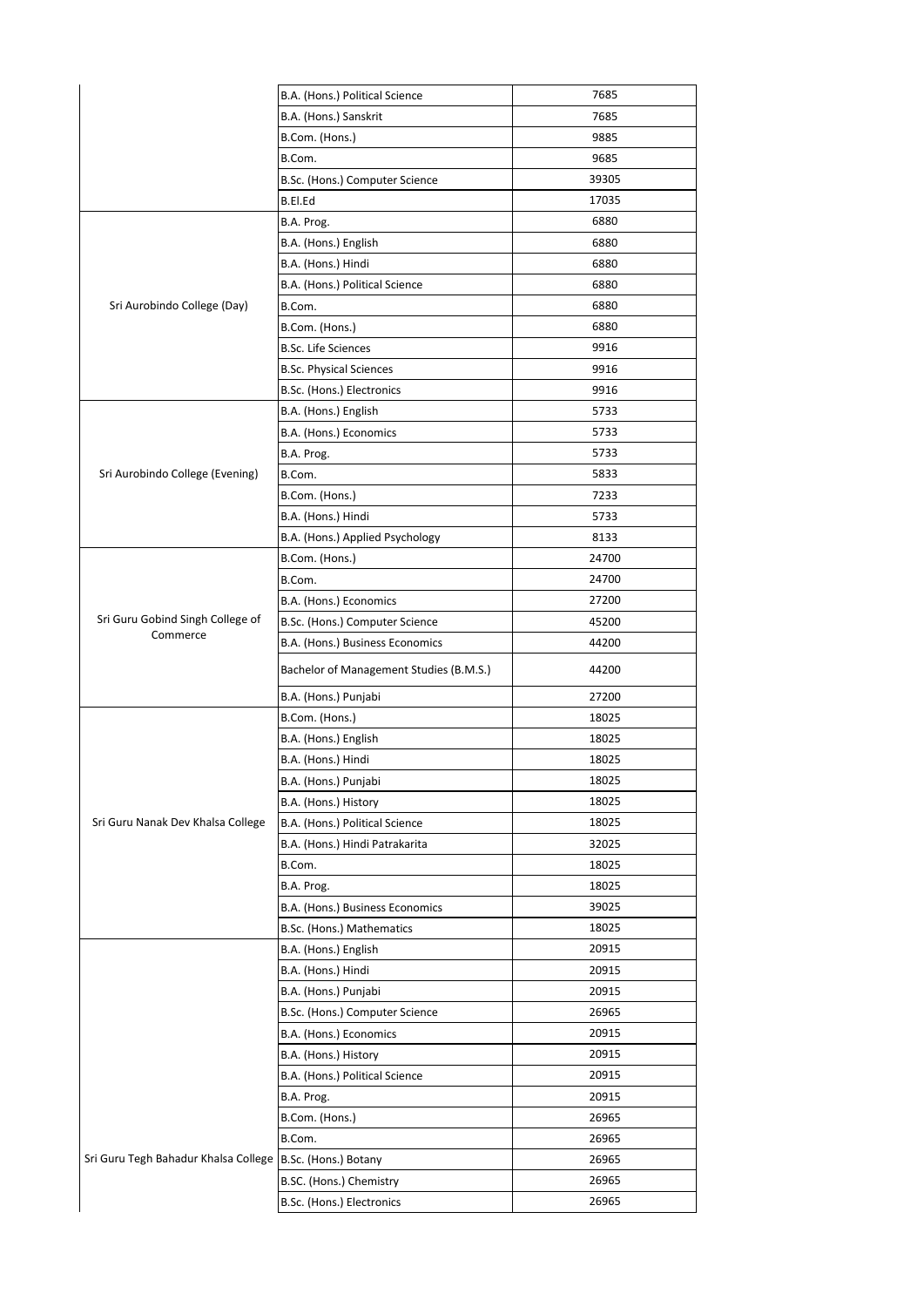|                            | B.Sc. (Hons.) Mathematics              | 26965 |
|----------------------------|----------------------------------------|-------|
|                            | B.Sc. (Hons.) Physics                  | 26965 |
|                            | B.Sc. (Hons.) Zoology                  | 26965 |
|                            | B.Sc. Physical Sciences with Chemistry | 26965 |
|                            | B.Sc. Physical Sciences with Computer  | 26965 |
|                            | B.A. (Hons.) Business Economics        | 43965 |
|                            | <b>B.Sc. Life Sciences</b>             | 26965 |
|                            | B.A. Prog.                             | 11560 |
|                            | B.Com.                                 | 12405 |
|                            | B.Com. (Hons.)                         | 12405 |
|                            | B.A. (Hons.) English                   | 12405 |
|                            | B.A. (Hons.) Hindi                     | 12405 |
|                            | B.A. (Hons.) Sanskrit                  | 12405 |
|                            | B.A. (Hons.) Economics                 | 12405 |
|                            | B.A. (Hons.) History                   | 12405 |
|                            | B.A. (Hons.) Political Science         | 11560 |
|                            | B.A. (Hons.) Sociology                 | 11560 |
| Sri Venketeswara College   | <b>B.Sc. Life Sciences</b>             | 13510 |
|                            | B.Sc. (Hons.) Physics                  | 13510 |
|                            | B.Sc. (Hons.) Chemistry                | 13760 |
|                            | B.Sc. (Hons.) Botany                   | 13510 |
|                            | B.Sc. (Hons.) Zoology                  | 13510 |
|                            | B.Sc. (Hons.) Biological Science       | 13510 |
|                            | B.Sc. (Hons.) Biochemistry             | 13760 |
|                            | B.Sc. (Hons.) Electronics              | 13510 |
|                            | B.Sc. (Hons.) Mathematics              | 12960 |
|                            | B.Sc. (Hons.) Statistics               | 12510 |
|                            | B.Sc. (Hons.) Zoology                  | 11955 |
|                            | B.A. Prog.                             | 12900 |
|                            | B.Com.                                 | 13400 |
|                            | B.Com. (Hons.)                         | 13400 |
|                            | B.A. (Hons.) Applied Psychology        | 13400 |
| Vivekananda College (W)    | B.A. (Hons.) English                   | 12900 |
|                            | B.A. (Hons.) Hindi                     | 12900 |
|                            | B.A. (Hons.) Sanskrit                  | 12900 |
|                            | B.A. (Hons.) History                   | 12900 |
|                            | B.A. (Hons.) Political Science         | 12900 |
|                            | B.Sc. (Hons.) Mathematics              | 13400 |
|                            | B.A. Prog.                             | 7980  |
|                            | B.A. (Hons.) Arabic                    | 7980  |
|                            | B.A. (Hons.) Bengali                   | 7980  |
|                            | B.A. (Hons.) Economics                 | 7980  |
|                            | B.A. (Hons.) English                   | 7980  |
|                            | B.A. (Hons.) Hindi                     | 7980  |
|                            | B.A. (Hons.) History                   | 7980  |
|                            | B.A. (Hons.) Persian                   | 7980  |
|                            | B.A. (Hons.) Philosophy                | 7980  |
|                            | B.A. (Hons.) Political Science         | 7980  |
| Zakir Husain Delhi College | B.A. (Hons.) Psychology                | 10780 |
|                            | B.A. (Hons.) Sanskrit                  | 7980  |
|                            | B.A. (Hons.) Urdu                      | 7980  |
|                            | B.Com.                                 | 8280  |
|                            | B.Com. (Hons.)                         | 9180  |